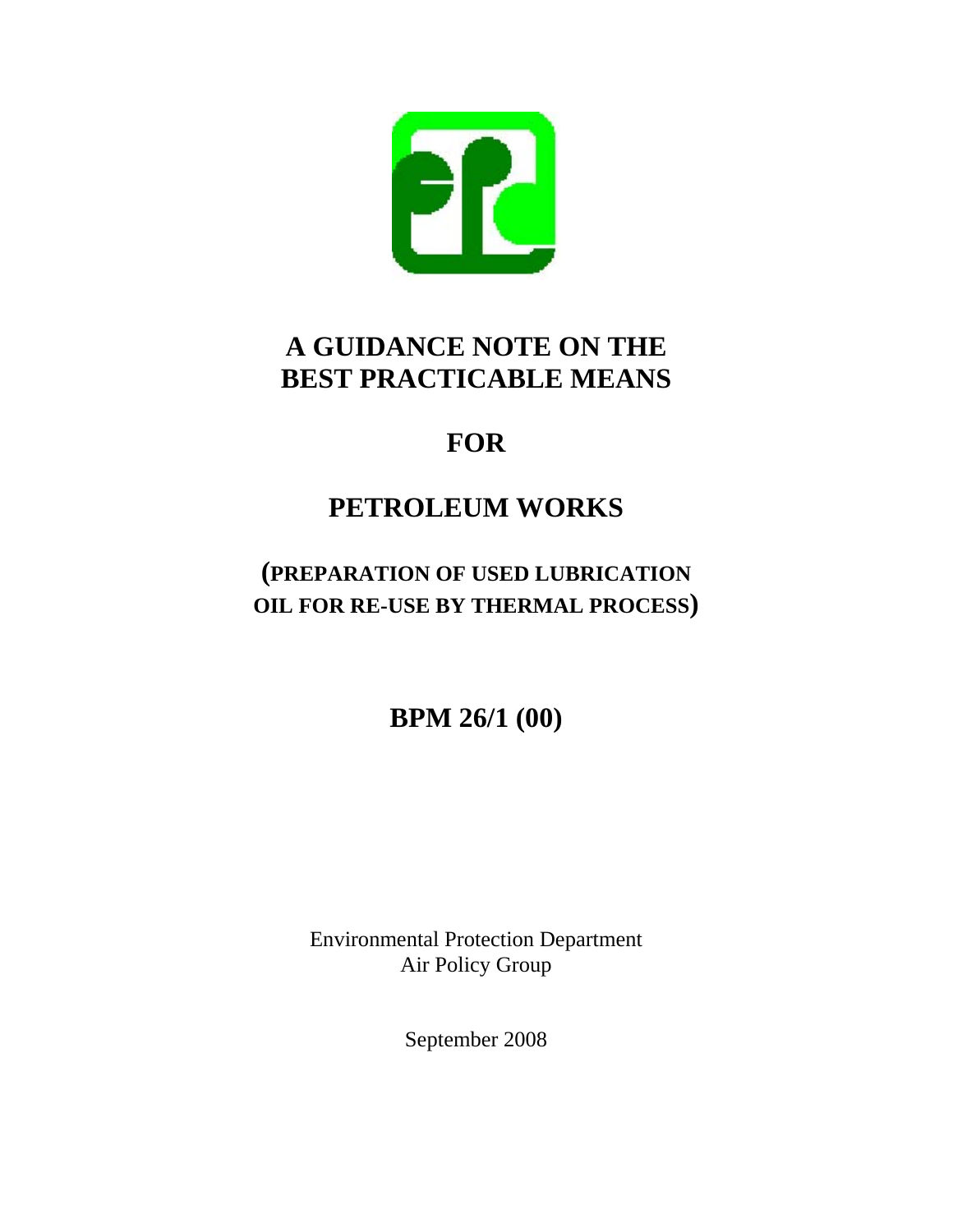### **1. INTRODUCTION**

- 1.1 This Note is one of a series issued by the Environmental Protection Department to provide guidance on air pollution management for processes specified under Part IV of the Air Pollution Control Ordinance (the Ordinance). It also serves as a guide for the assessment of an application for Specified Process licence under the Ordinance.
- 1.2 It should be understood that this Note sets out the basic requirements for the applicant to provide and maintain the best practicable means for the prevention of emission of air pollutants. The applicant should recognize that whether a licence is granted or refused, and on what conditions, will depend on all the circumstances of an individual application besides the requirements set out in this Note. The Authority may devise specific requirements for individual facility carrying out the specified process.
- 1.3 This Note covers the preparation of used lubricating oil for re-use by means of thermal process, which comes within the specified process "Petroleum Works" described in Schedule 1 to the Ordinance as:

"Works in which the processing capacity exceeds 100 tonnes per annum (expressed as petroleum product), and in which-

- (a) crude or stabilised crude petroleum or associated gas, or condensate is
	- (i) handled or stored; or
	- (ii) refined; or
- (b) any product of such refining is subjected to further refining or to conversion; or
- (c) used lubricating oil is prepared for re-use by any thermal process.

### **2. EMISSION LIMITS**

- 2.1 All emissions to air, other than steam or water vapour, shall be colourless, free from persistent mist or fume, and free from droplets.
- 2.2 Emissions from the specified process and associated processes as covered by this Note shall not:
	- (a) exceed the concentration limits set out in Annex I.
	- (b) appear to be as dark as or darker than Shade 1 on the Ringelmann Chart when compared in the appropriate manner with the Ringelmann Chart or an approved device.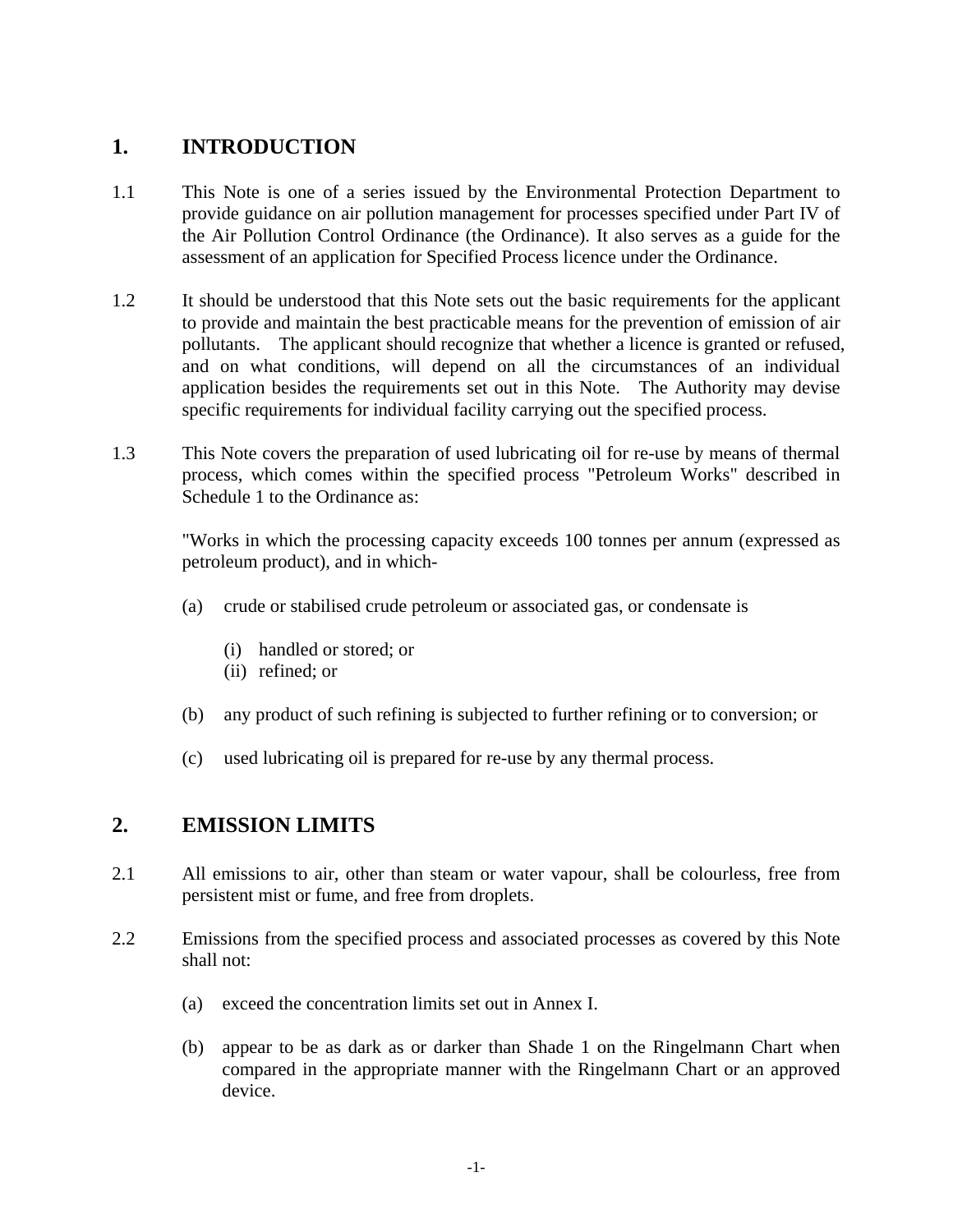### **3. FUEL RESTRICTION**

3.1 All fuels to be used shall comply with the Air Pollution Control (Fuel Restriction) Regulations in force.

### **4. CONTROL OF EMISSIONS**

- 4.1 Emission of air pollutants shall be minimised and controlled to prevent:
	- (a) harm to the environment, or adverse effects to human health, or creation of any nuisance situation;
	- (b) threatening the attainment or maintenance of the relevant air quality objectives;
	- process is carried on; and (c) giving rise to an objectionable odour noticeable outside the premises where the
	- (d) imposing undue constraint on the existing and future development or land use.
- 4.2 Clean energy sources and fuels with proven benefits to air pollution reduction shall be used whenever possible in the relevant specified process and associated operations. The use of electricity or gaseous fuel for process heating or production of goods is always recommended.

### **Odours**

4.3 Substances present in emissions to air, which are known to be odorous, shall be identified and quantified. Odour prevention or reduction at source is the choice. Where the odorous emissions are not able to be prevented or reduced at sources to sufficient extent, the odorous emissions shall be effectively collected and vented to effective odour control equipment to prevent them being noticeable outside the boundary of the site where the process is carried on.

### Design of chimney

- 4.4 Chimney includes vents, structures and openings of any kind from or through which air pollutants may be emitted. The applicant will need to demonstrate that the proposed chimney will provide sufficient dispersion of air pollutants.
- 4.5 As a general rule, a chimney should be at least 3 metres above the roof of any building to which it attaches, and any adjacent or attached buildings. However, discrete consideration may be given to some process vents or openings if with well justification.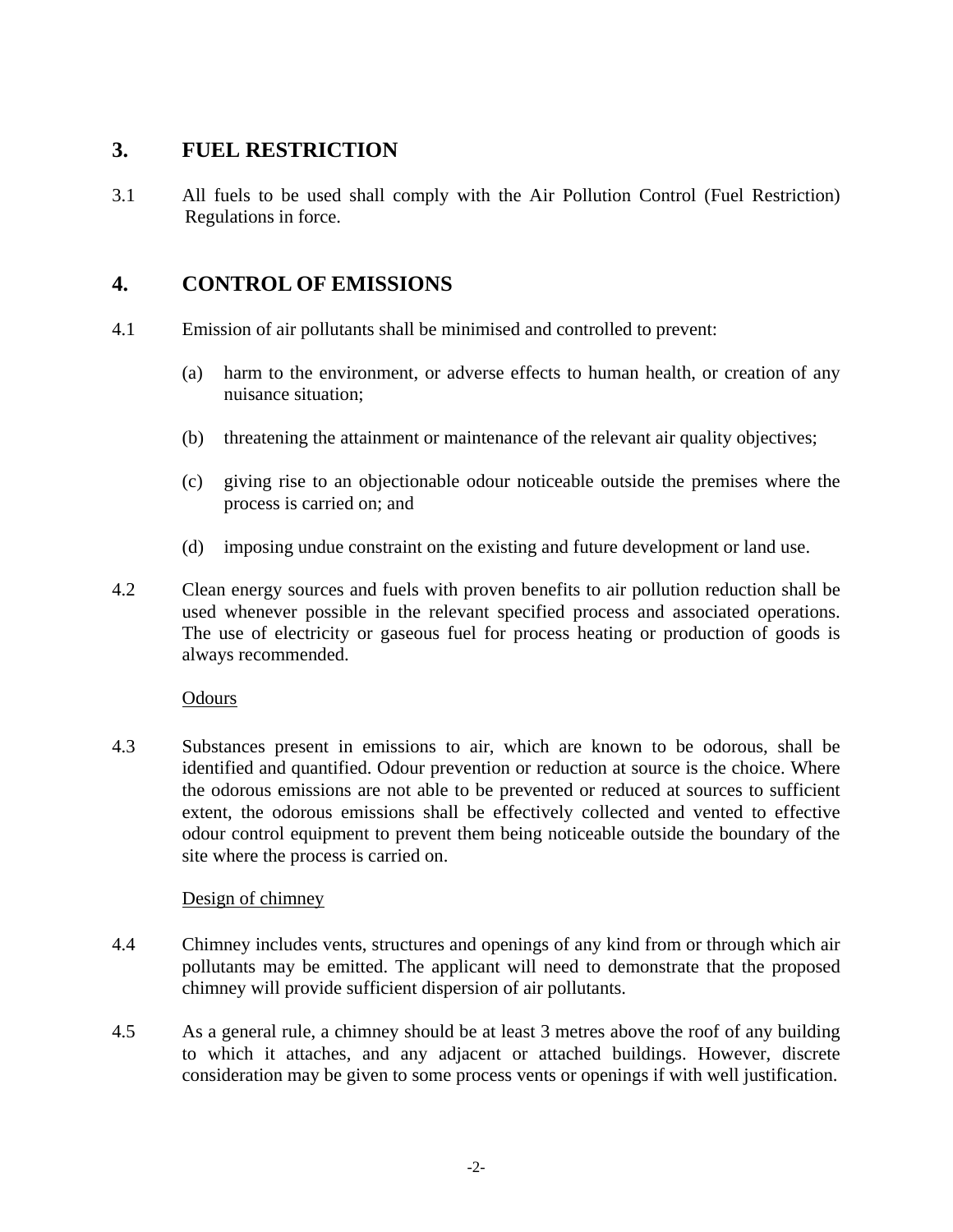- 4.6 Releases to air from chimney shall be directed vertically upwards and not restricted or deflected by the use of, for example, plates or caps. These include the use of properly designed flame arresters where they are required for operational safety reasons.
- 4.7 Chimney shall normally be designed for an efflux velocity of not less than 15 m/s at full load condition. If the chimney is coned to obtain the minimum velocity, care is needed to avoid generating excessive positive pressure zones within the chimney unless the chimney wall is impervious or lined. The cones shall be well maintained.
- 4.8 Chimney flues and ductwork leading to the chimney shall be adequately insulated by materials free of asbestos to minimise the cooling of waste gases and prevent liquid condensation on internal surfaces, and the design should allow for the regular internal cleaning of the chimney flues and ductwork. Where a wet method of arrestment is used to treat process gases, the mean velocity should not exceed 9 m/s within the barrel of the stack with the design of the flue such that the final velocity exceeds 15 m/s.
- 4.9 Wherever practicable, hot releases shall take place from the minimum number of vents in order to obtain maximum advantage from thermal buoyancy, and multiplicity of discharge points should be avoided.
- 4.10 Emissions from chimney shall be hot enough to avoid visible plume formation in the vicinity of the chimney. This is to prevent the condensation or absorption of environmentally harmful substances by the condensing water vapour. Exhaust gas from a wet scrubber can be heated by the use of waste process heat to raise the exit temperature of the exhaust gases and prevent immediate condensation on exit from the chimney. This procedure also assists the thermal buoyancy of the plume. Unless there is no available waste heat and the emission contains no significant environmentally harmful substances, this guideline shall be followed for all situations.

### **5. FUGITIVE EMISSION CONTROL**

- 5.1 All practicable measures shall be taken to minimize the emission of any air pollutant from all fugitive sources including but not limited to losses or leaks from the valves, pumps, flanges and seals of the process stream, and from the storage and handling facilities of raw materials and products.
- 5.2 The whole plant area, including any enclosed area or open space, shall be kept free of substantially visible spillage of diesel fuel, spent lubricating oil, waste oil, base oil, refined petroleum products, or any other volatile liquids.
- 5.3 The drum storage of used lubricating oil shall be avoided and drums containing the refined products should be stored in the totally enclosed structure.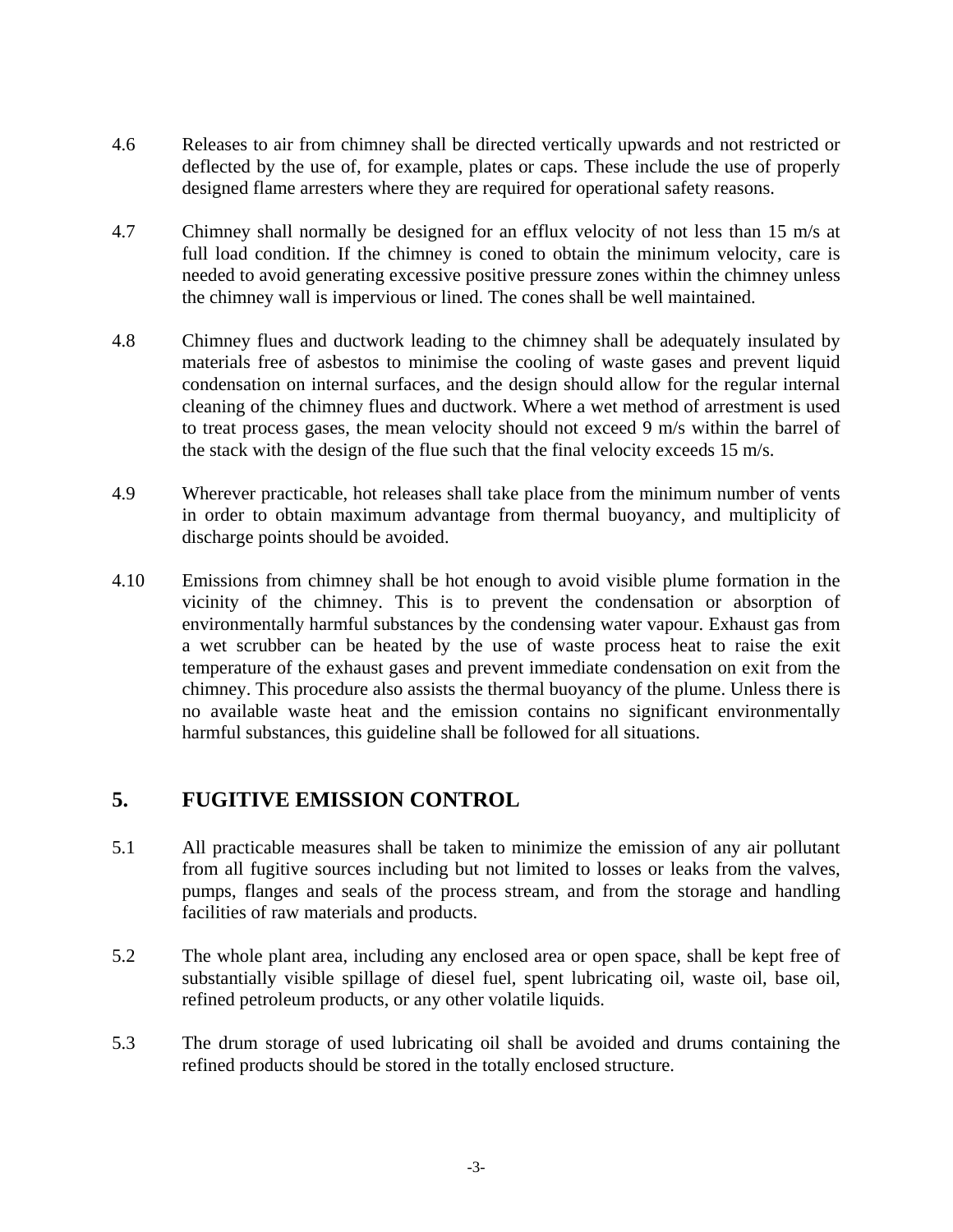- 5.4 Means for dealing with polluting emissions from pressure relief systems shall be provided. Such means normally include phase separation where two phase flow is possible, and may include venting to scrubber systems; to flare; to vent; or to an enclosed dump tank. Procedures shall be in place to reduce to a minimum the likely frequency of such emissions. It may be appropriate to have two relief devices in parallel set at different relief pressures. The lower set pressure can allow low emission rates capable of being scrubbed in emergency equipment, whilst the higher set pressure deals with the low probability high flow rate event that cannot be abated and must be released at a sufficient height to promote dispersion and prevent hazardous concentrations at ground level or in buildings and plant structures. Processes must be operated in such a way as to protect the environment as well as persons at work.
- 5.5 Releases to air from process and cooling water systems and associated treatment plant shall be minimised. Techniques include ensuring that initial contamination is minimised by provision of adequate phase separation facilities, that any intermediate stripping is efficient and enclosed drainage to treatment plant is used.
- 5.6 The aim shall be to prevent organic and particulate matter emissions to air during plant cleaning, equipment decoking, catalyst regeneration, catalyst discharging and charging operations, and catalyst and sludge disposal. Techniques available include venting and steaming vessels to flare, discharge of vessel contents to enclosed vessels with suitable treatment.
- 5.7 Vent systems shall be chosen to minimise breathing releases and, where relevant, should be fitted with knock-out pots and appropriate abatement equipment.
- 5.8 Secondary emissions resulted from the collection and open treatment of wastewater containing volatile organic compounds shall be minimised. Consideration should be given to pre-stripping of the wastewater or use of an enclosed treatment method. Vented vapours should be passed to the fuel gas system, treatment plant or flare.
- 5.9 Safety relief systems shall generally be isolated from routine emission collection systems. In such cases, consideration should be given to the application of appropriate abatement techniques.
- 5.10 For emergency vent emissions which could have a significant environmental impact, total containment relief systems should be considered. This would require a vent receiver which does not discharge directly to atmosphere and is capable of receiving the complete process gaseous, liquid and solid inventory, taking account of all decomposition products, without itself being over-pressurized.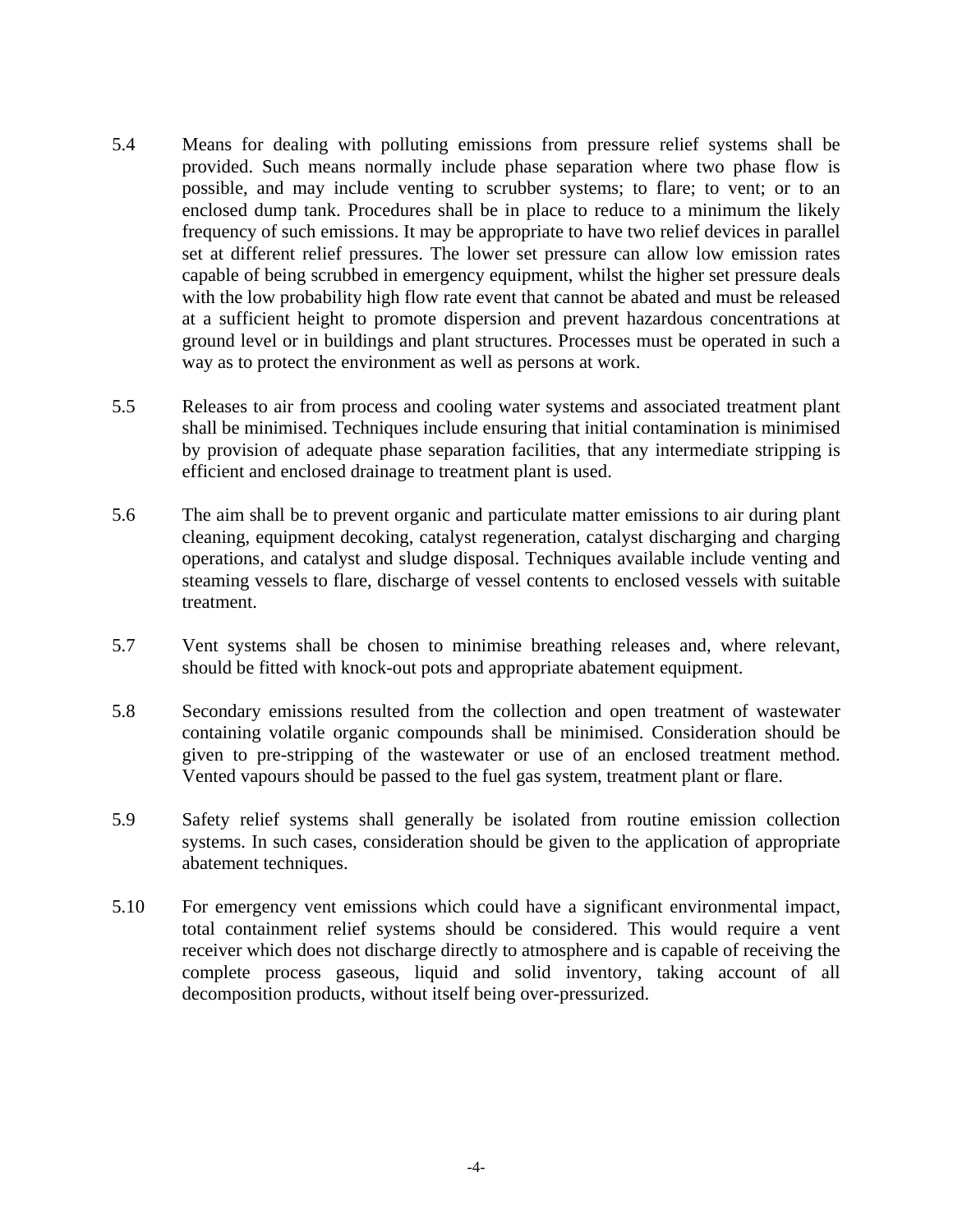*Thermal incinerator/afterburner used for the control of waste gases containing organic vapours or for the disposal of organic liquid wastes arising from the specified processes*

- 5.11 The incinerator plant shall be capable to destroy waste chemicals at a destruction and removal efficiency of not less than 99.99% and shall achieve a combustion efficiency of not less than 99.9%. Emission from the incinerator plant shall be vented to suitable arrestment plant where necessary to meet the emission limits set out in Section 2 of this Note.
- 5.12 The waste charging system shall be interlocked with the process control system of the incinerator plant in order to prevent the addition of waste materials to the incinerator if the incinerator is working outside the normal operating regime.

### **6. OPERATION AND MAINTENANCE**

- 6.1 When an incinerator is used for destroying non-condensable organic gases or vapours, it shall be maintained in good condition and put in operation whenever the treatment process of used lubricating oil is in operation. The temperature of the combustion chamber of the incinerator shall be held at not less than 800 degrees Celsius whenever the incinerator is in use, and the organic gases or vapour to be incinerated in the afterburner shall be held under combustion for more than 0.5 second.
- 6.2 A system shall be installed to activate an alarm and the operation of a standby odour control equipment whenever there is a malfunction or breakdown in the incinerator. After the malfunction or breakdown is confirmed, the licensee shall stop operating the plant.
- 6.3 Best practicable means requirements include not only the provision of the appliances, but the exercise of due care and diligence in the proper operation and maintenance of equipment, its supervision when in use, and adequate training and supervision of properly qualified staff.
- 6.4 In general, malfunctioning equipment shall be repaired as soon as practicable. Specific operation and maintenance requirements may be specified for individual equipment.
- 6.5 Without prejudice to the generality of paragraph 6.4 above, the licensee shall implement the leak detection and repair programme specified in Appendix 1 to prevent diffuse emissions results from equipment leaks.
- 6.6 Malfunction, breakdown or failure of any process or air pollution control equipment that may result in abnormal emission of air pollutants shall be reported to the Authority by telephone or facsimile as soon as possible, followed by a written report within 3 working days after the incident.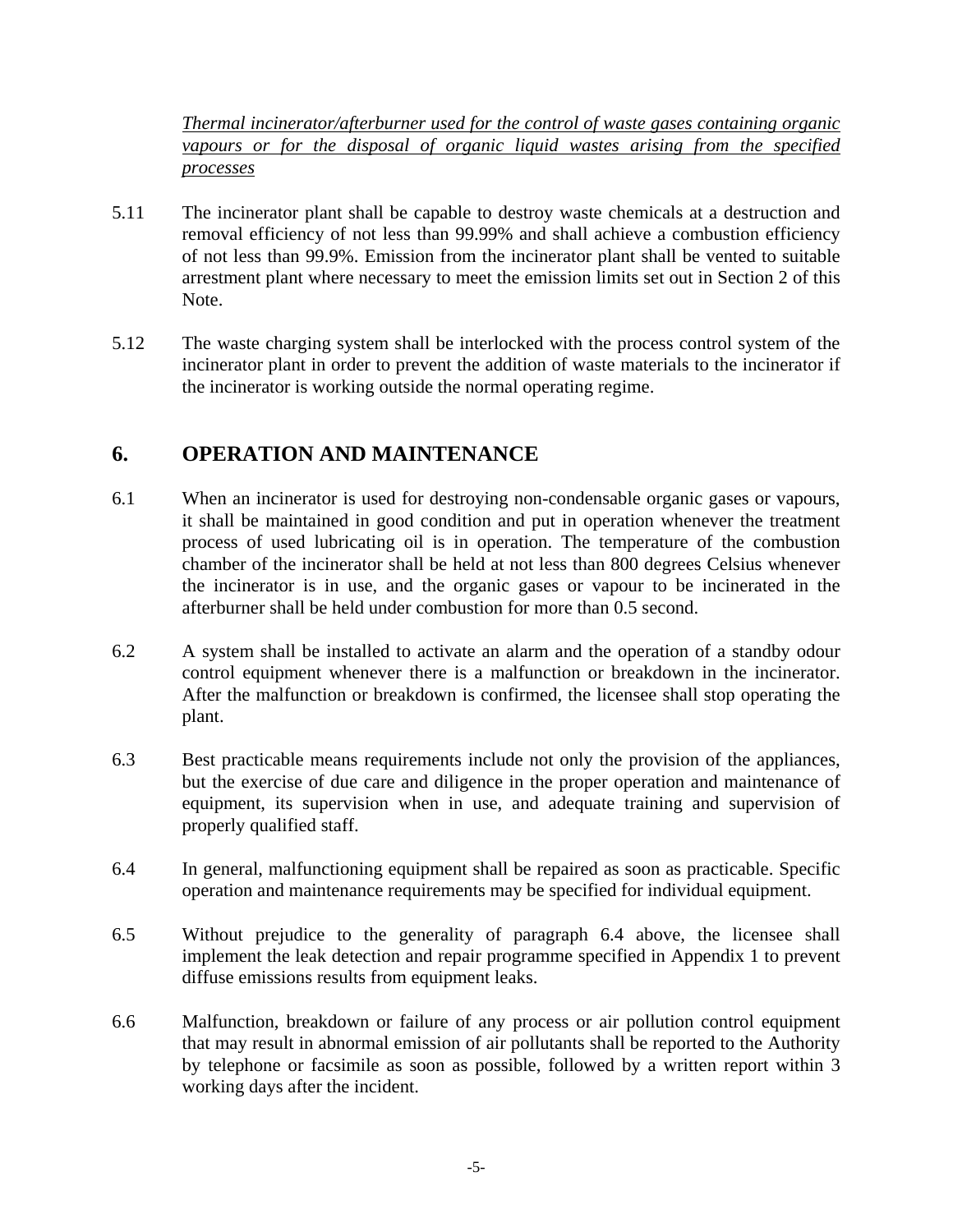### **7. MONITORING REQUIREMENTS**

- 7.1 The applicant shall satisfy the Authority that
	- (a) he will provide the necessary instrumentation, process controls and monitors to demonstrate that the process is being properly controlled;
	- (b) the scope, manner and monitoring frequency will be sufficient to demonstrate compliance with the terms and conditions imposed to the licence at all times; and
	- (c) he will have sufficient staff to service these requirements.

Results of all monitoring and inspections shall be recorded in such a manner specified by the Authority. This record shall be retained at the premises for a minimum of two years, or other period specified by the Authority, after the date of last entry and be made available for examination as and when required by the Authority.

- 7.2 As a general requirement, indication of the satisfactory performance of air pollution control equipment shall be provided. For example where an afterburner is used to destroy organic gases or vapours from the exhaust gas, combustion chamber temperature should be monitored and recorded.
- 7.3 If it can be demonstrated to the satisfaction of the Authority that the emission of any air pollutant will be minimal, for example due to its absence from the feedstock or demonstrated through sampling, then monitoring and regular measurement may not be required for that pollutant.

### **8. COMMISSIONING**

8.1 Commissioning trials, to be witnessed by the Authority whenever appropriate, shall be conducted to demonstrate the performance and capability of the air pollution control measures. A report of the commissioning trial shall be submitted to the Authority within 1 month after completion of the trial.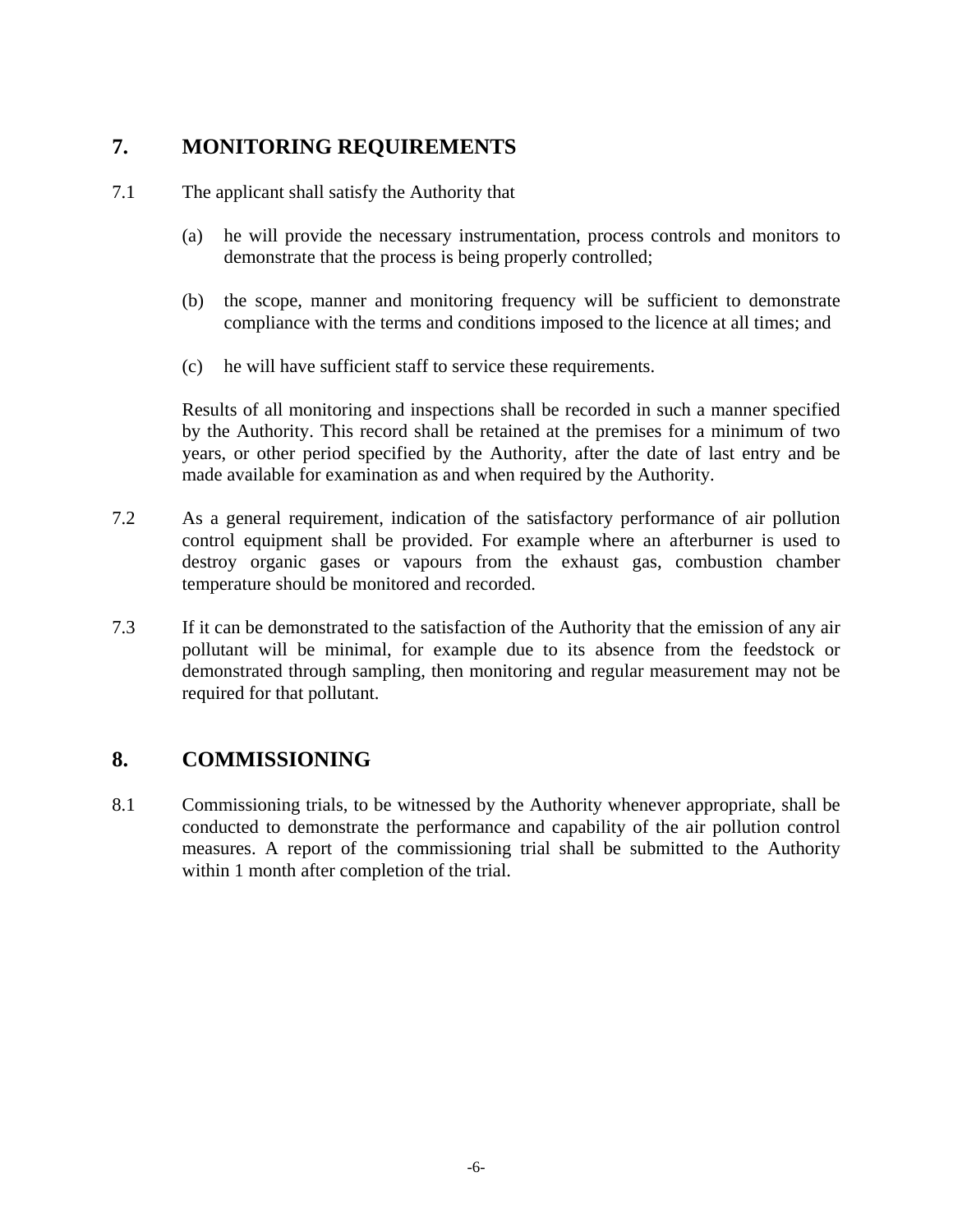### **BY THERMAL PROCESS ANNEX I CONCENTRATION LIMIT FOR EMISSION FROM PETROLEUM WORKS – PREPARATION OF USED LUBRICATION OIL FOR RE-USE**

- I.1 Air pollutant emissions from the subject specified process and associated processes covered by this Note shall not exceed the concentration limits specified in the tables below.
	- (a) A stack or vent emission from a non-combustion process

The air pollutant concentration is expressed at reference conditions of  $0^{\circ}C$ temperature, 101.325 kPa pressure, no correction for water vapour or oxygen content unless otherwise stated. Introduction of dilution air to achieve the concentration limits is not permitted.

| <b>Air Pollutant</b>                                                |                                                             | <b>Concentration Limit</b> |
|---------------------------------------------------------------------|-------------------------------------------------------------|----------------------------|
| Ammonia                                                             |                                                             | $10 \text{ mg/m}^3$        |
| <b>Total amines</b><br>(expressed as dimethylamine)                 |                                                             | 5 mg/m <sup>3</sup>        |
| Hydrogen sulphide                                                   |                                                             | 1 mg/m <sup>3</sup>        |
| Halides/halogens                                                    |                                                             | $10 \text{ mg/m}^3$        |
| Volatile organic sulphur compounds                                  |                                                             | $1 \text{ mg/m}^3$         |
| Volatile organic<br>compounds<br>(excluding particulate)<br>matter) | <b>Total Class A</b><br>compounds                           | $20 \text{ mg/m}^3$        |
|                                                                     | <b>Total Class B</b><br>compounds<br>(expressed as toluene) | $80 \text{ mg/m}^3$        |

Note:

- [1] Where the term 'expressed as' is used, then a correction should be carried out using the ratio of atomic or molecular weight of the substances as appropriate.
- [2] The term 'volatile organic compounds' includes all organic compounds released to air in the gas phase.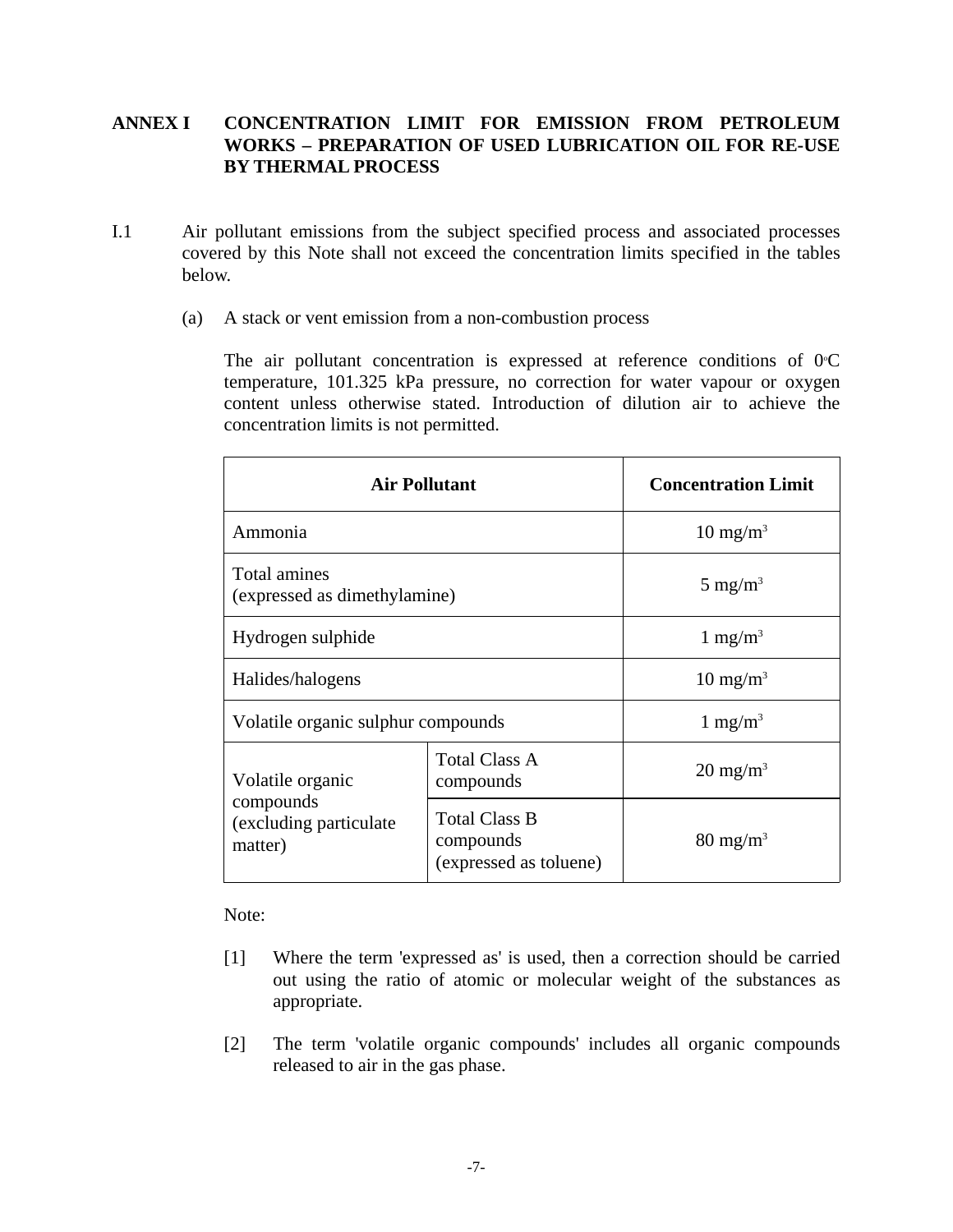[3] The concentration limits on volatile organic compounds apply where the following mass emission limits are exceeded:

| Total Class A          | $100$ g/hr                 |
|------------------------|----------------------------|
| Total Class B          | 5 tonnes/years or 2 kg/hr, |
| (expressed as toluene) | whichever is the lower.    |

Emissions below these mass emission limits may still require controls and the setting of appropriate emission limits.

- [4] 'Class A compounds' are those organic compounds that may cause significant harm to the environment. They include Montreal Protocol substances and other harmful compounds such as: acetaldehyde, acrylic acid, benzyl chloride, carbon tetrachloride, chlorofluorocarbons, ethyl acrylate, halons, maleic anhydride, 1,1,1, trichloroethane, trichloroethylene, and trichlorotoluene.
- [5] 'Class B compounds' are organic compounds of lower environmental impact than Class A compounds. Examples of this class include toluene, acetone and propylene.
- [6] For mixed streams where both Class A and Class B compounds exist, the concentration limit on volatile organic compounds is calculated by summing the product of the classes multiplied by their respective mass fractions.
- [7] The concentration limits for substances not specially listed in the above table should be taken as being the same as substances they are closely equivalent to in terms of their effect on the environment.
- [8] The concentration limits specified in the above table is generally not applicable to emissions from open processing plant where pollutants are released in a general air extraction system that is required to ensure employee health and safety. In such cases the total emissions to the environment from the process should be minimised by the application of best practicable means, which may involve enclosing process equipment and segregating emissions to render the pollutants more amenable to control.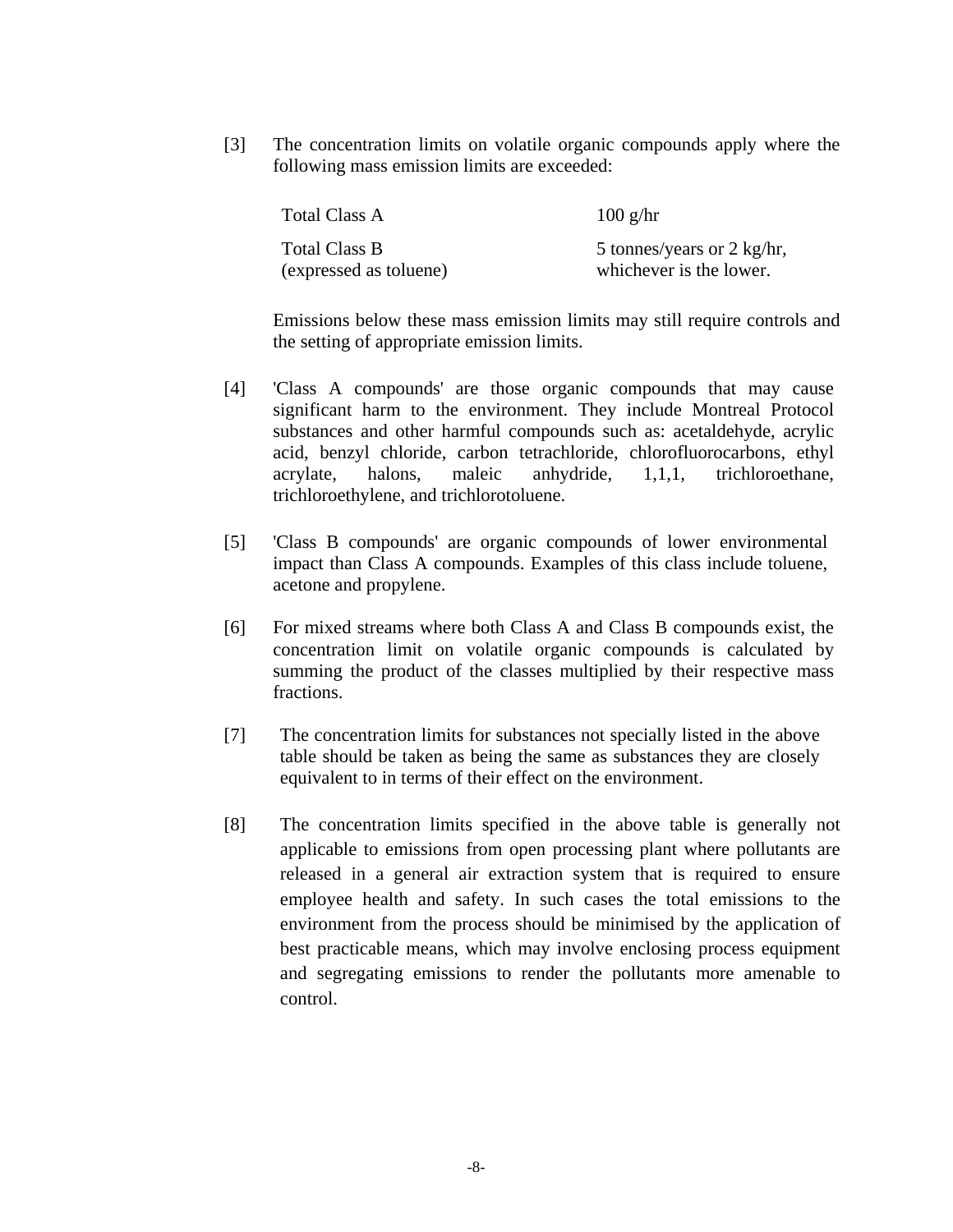(b) Thermal incinerator/afterburner for the control of waste gases containing organic vapours or the disposal of organic liquid wastes

The air pollutant concentration is expressed at reference conditions of  $0^{\circ}C$ temperature, 101.325 kPa pressure, dry and 12% CO<sub>2</sub> content conditions.

| <b>Air Pollutant</b>                                                                                  | <b>Concentration Limit</b> |
|-------------------------------------------------------------------------------------------------------|----------------------------|
| Particulates                                                                                          | $20 \text{ mg/m}^3$        |
| Nitrogen oxides<br>(expressed as nitrogen dioxide)                                                    | $350 \text{ mg/m}^3$       |
| Volatile organic compounds<br>(excluding particulate matter and expressed as total<br>organic carbon) | $20 \text{ mg/m}^3$        |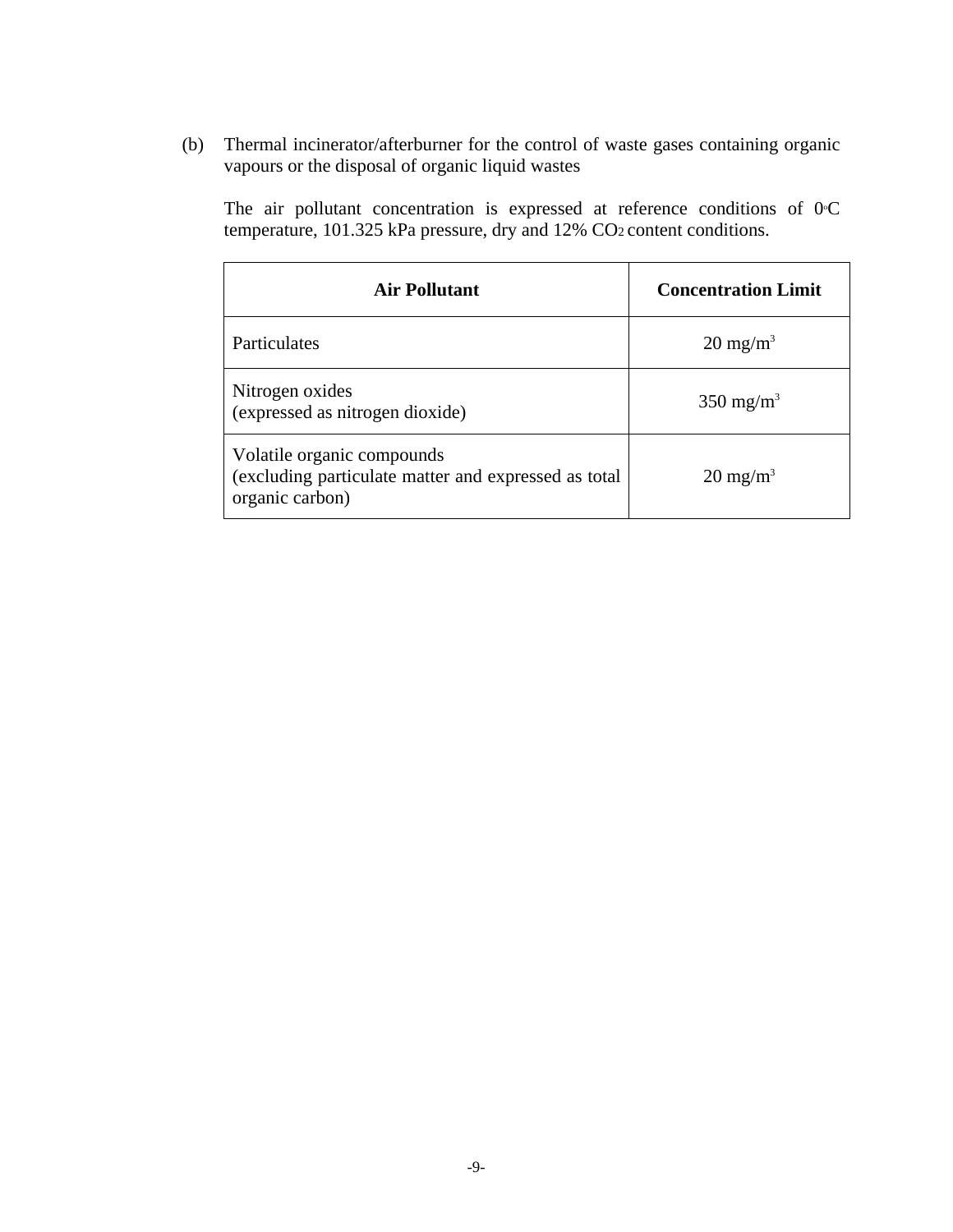# **Appendix 1 LEAK DETECTION AND REPAIR PROGRAMME FOR THE CONTROL FROM PROCESS EQUIPMENT 1. GENERAL OF FUGITIVE EMISSION OF VOLATILE ORGANIC CHEMICALS**

- 1.1 Equipment that complies with the following requirements can be exempt from the instrumental leak monitoring requirements set out in this appendix:
	- (a) equipment in vacuum service, that is, at an internal pressure at least 5 kPa below ambient pressure; or
	- (b) equipment contains or contacts less than 300 hours per calendar year a fluid of organic content greater than 5%.
- 1.2 The leak detection tests mentioned in this appendix should be conducted in accordance with the methods set out in the United States Environmental Protection Agency Reference Method 21, or other methods accepted by the Authority.
- 1.3 The instrument used for the conduct of the leak detection tests mentioned in this appendix should conform to the specifications set out in Appendix 2, or other specifications accepted by the Authority.
- 1.4 The leak definition concentrations specified in this appendix are based on the response of the instrument calibrated by methane or n-hexane in air. The instrument can be calibrated by another compound accepted by the Authority if a conversion factor is determined for that alternative compound so that the resulting meter readings during source measurements can be converted to methane or n-hexane results.
- 1.5 An equipment is in gas/vapour service if it contains a gas or vapour at operating conditions.
- 1.6 An equipment is in light liquid service if it contains a liquid that meets the following conditions:
	- (a) The vapour pressure of one or more of the organic constituents is greater than 0.3  $kPa$  at  $20^{\circ}C$ ;
	- (b) The total concentration of the pure organic constituents having a vapour pressure greater than  $0.3$  kPa at  $20^{\circ}$ C is not less than  $20\%$  by weight of the total process stream; and
	- (c) The fluid is a liquid at operating conditions.
- 1.7 An equipment is in heavy liquid service if it is not in gas/vapour service or light liquid service.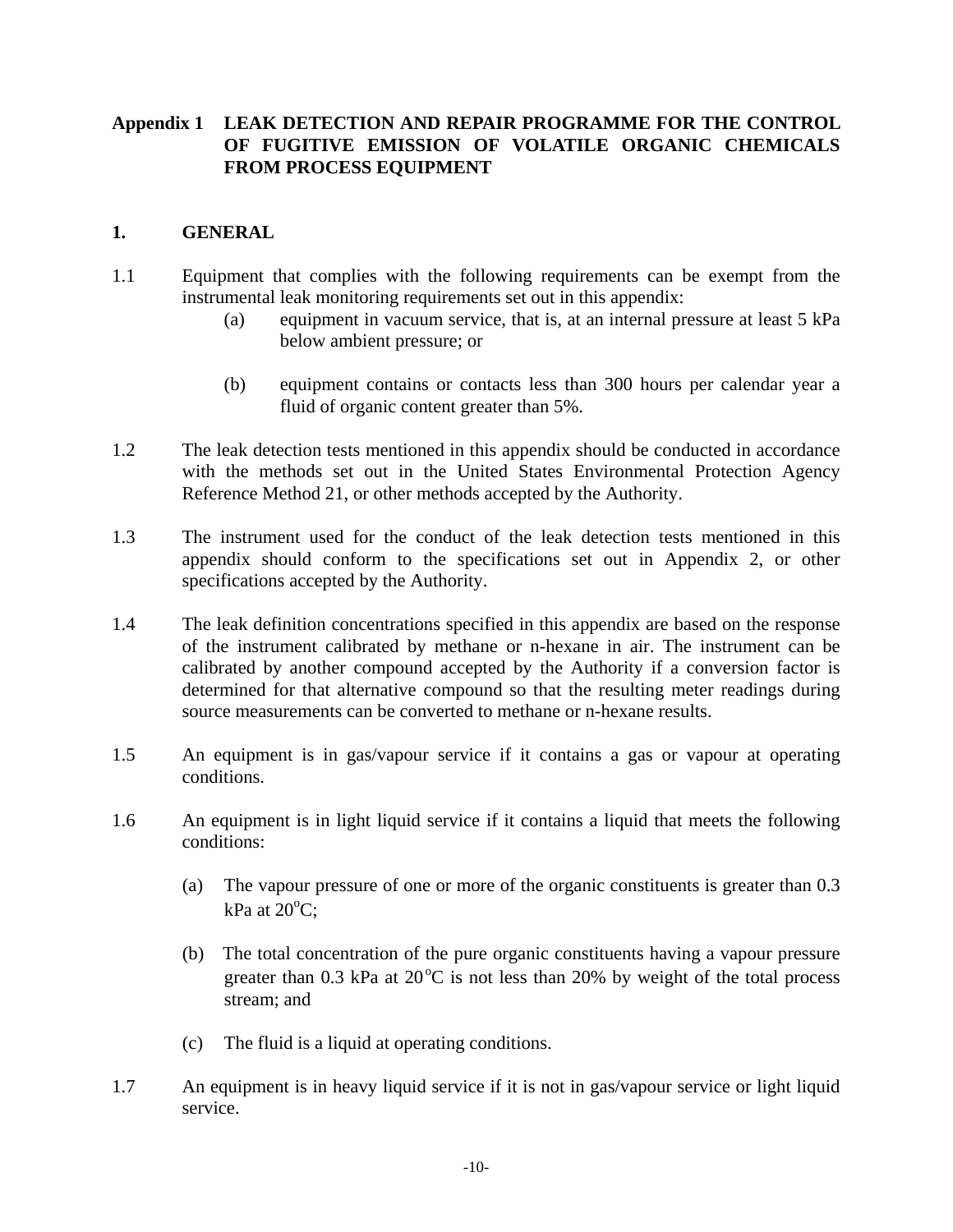### **2. REQUIREMENTS FOR COMPRESSORS**

- 2.1 Each compressor should be checked weekly by visual inspection for liquid dripping from the seal.
- 2.2 Each compressor should be monitored monthly to detect leak.
- 2.3 A leak is detected if:
	- (a) any indication of liquid dripping from the seal; or
	- (b) the instrument reading exceeds 500 ppmv.
- 2.4 When a leak is detected, the compressor concerned should be repaired as soon as practicable and in any case, should not be later than 15 calendar days after the leak is detected.

*Exemption from instrumental leak monitoring*

- 2.5 Compressors that comply with the following requirements can be exempt from the instrumental leak monitoring programme:
	- (a) Compressors that are equipped with seal systems which include a barrier fluid system that satisfies the following requirements:
		- (i) The compressor seal system is operated with the barrier fluid at a pressure that is at all times greater than the compressor stuffing box pressure; or equipped with a barrier fluid degassing reservoir that is connected by a closed-vent system to a control device of efficiency greater than 95%; or equipped with a closed-loop system that purges the barrier fluid directly into a process stream;
		- (ii) The barrier fluid is not in light liquid service; and
		- (iii) The barrier fluid system is equipped with a sensor, which is observed daily or equipped with an alarm, that will detect failure of the seal system and/or the barrier fluid system.
	- (b) Compressors that are equipped with closed-vent system capable of capturing and transporting any leakage from the seal to a control device of efficiency greater than 95%.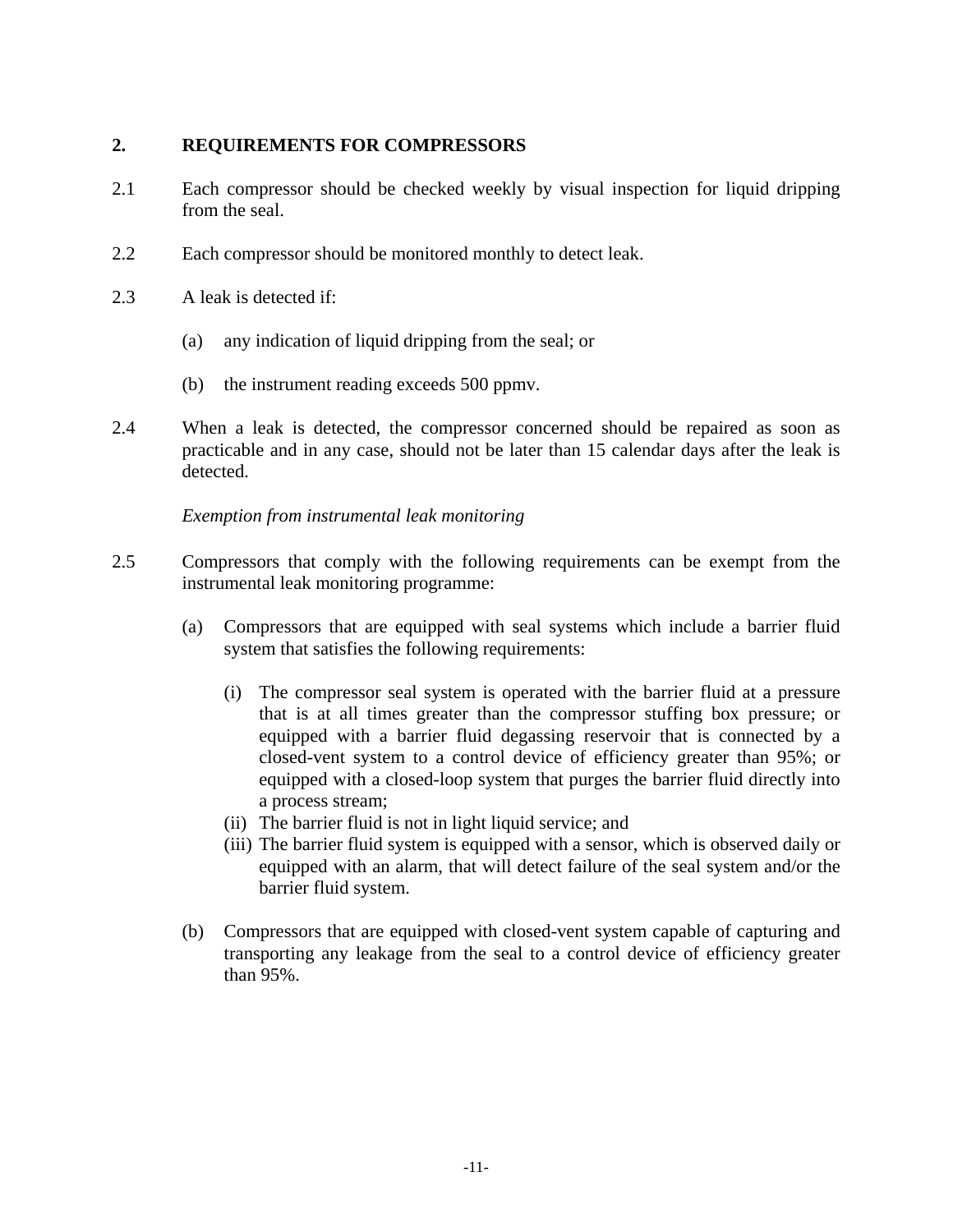### $\overline{3}$ . **3. REQUIREMENTS FOR PUMPS IN LIGHT LIQUID SERVICE**

- 3.1 Each pump should be checked weekly by visual inspection for liquid dripping from the seal.
- 3.2 Each pump should be monitored monthly to detect leak.
- 3.3 A leak is detected if:
	- (a) any indication of liquid dripping from the seal; or
	- (b) the instrument reading exceeds 5,000 ppmv for pumps handling styrene monomer and 1,000 ppmv for pumps handling other light liquid.
- 3.4 When a leak is detected, the pump concerned should be repaired as soon as practicable and in any case, should not be later than 15 calendar days after the leak is detected.
- 3.5 A quality improvement programme should be implemented if calculated on a six-month rolling average, more than 10% of the pumps or more than three pumps leak. *Exemption from instrumental leak monitoring*
- 3.6 Pumps that comply with the following requirements can be exempt from the instrumental leak monitoring programme:
	- (a) Pumps that are equipped with dual mechanical seals which include a barrier fluid system that satisfies the following requirements:
		- (i) The barrier fluid system is operated with the barrier fluid at a pressure that is at all times greater than the pump stuffing box pressure; or equipped with a barrier fluid degassing reservoir that is connected by a closed-vent system to a control device of efficiency greater than 95%; or equipped with a closed-loop system that purges the barrier fluid into a process stream;
		- (ii) The barrier fluid is not in light liquid service; and
		- (iii) The barrier fluid system is equipped with a sensor, which should be observed daily or equipped with an alarm, that will detect failure of the seal system and/or the barrier fluid system.
	- (b) Pumps without externally actuated shaft penetrating the pump housing.

### $\overline{4}$ . **LIGHT LIQUID SERVICE** REQUIREMENTS FOR VALVES IN GAS/VAPOUR SERVICE AND IN

4.1 Each valve should be monitored for leak at frequencies specified below: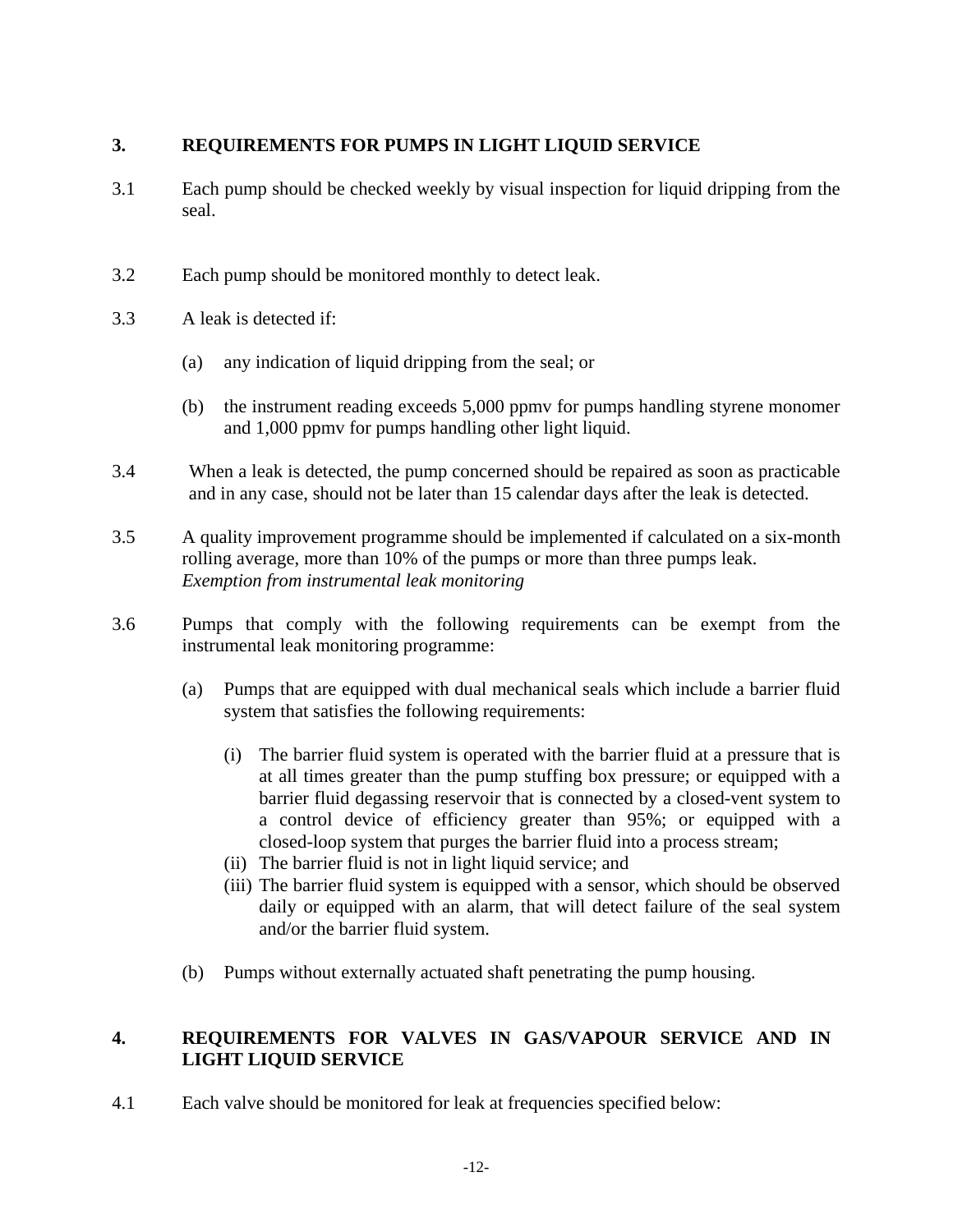- (a) Monthly if the percentage of leaking valves calculated on a monthly rolling basis is greater than 2%;
- (b) Quarterly if the percentage of leaking valves calculated on a monthly rolling basis is greater than 1% but less than 2%;
- (c) Semiannually if the percentage of leaking valves calculated on a monthly rolling basis is greater than 0.5% but less than 1%;
- (d) Annually if the percentage of leaking valves calculated on a monthly rolling basis is less than 0.5%; and
- (e) Annually if the valve cannot be monitored without elevating the monitoring personnel more than two metres above a support surface.
- 4.2 A leak is detected if the instrument reading exceeds 500 ppmv.
- 4.3 When a leak is detected, the valve concerned should be repaired as soon as practicable and should not be later than 15 calendar days after the leak is detected unless a plant shutdown is necessary. In that case, the repair should be carried out in the next scheduled plant shutdown.

*Exemption from instrumental leak monitoring* 

- 4.4 Valves that are unsafe to monitor can be exempt from the instrumental leak monitoring programme but should be monitored as frequent as practicable during safe-to-monitor times.
- 4.5 Valves that are operated at a frequency less than once per week can alternatively be monitored for leak at frequencies specified in section 5 herein.

### **5. REQUIREMENTS FOR CONNECTORS IN GAS/VAPOUR SERVICE AND IN LIGHT LIQUID SERVICE**

- 5.1 Each connector should be monitored for leak at frequencies specified below:
	- (a) Annually if the percentage of leaking connectors found from initial checking is greater than 0.5% or if the percentage of leaking connectors found from quadrennial checking is greater than 1%;
	- (b) Biennially if the percentage of leaking connectors found from initial checking is less than 0.5% or if the percentage of leaking connectors found from quadrennial checking is greater than 0.5% but less than 1 percent; and
	- (c) Quadrennially if the percentage of leaking connectors found from biennial checking is less than 0.5%.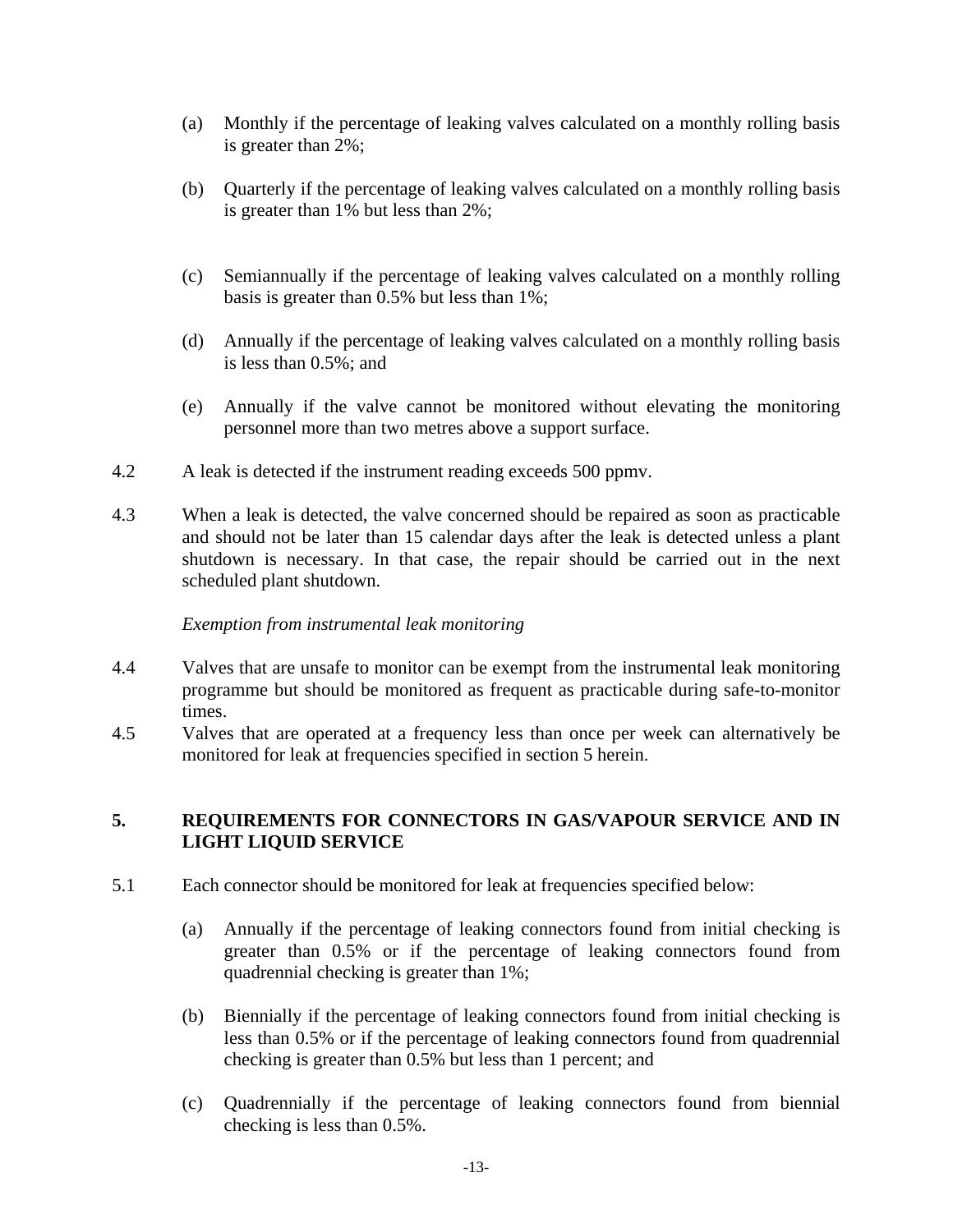- 5.2 A leak is detected if an instrument reading exceeds 500 ppmv.
- 5.3 When a leak is detected, the connector concerned should be repaired as soon as practicable and should not be later than 15 calendar days after the leak is detected unless a plant shutdown is necessary. In that case, the repair should be carried out in the next scheduled plant shutdown.

### *Exemption from instrumental leak monitoring*

- 5.4 Connectors that comply with the following requirements can be exempt from the instrumental leak monitoring programme:
	- (a) Inaccessible connectors that are either:
		- (i) buried:
		- (ii) insulated in a manner that prevents access to the connector by a monitor probe;
		- (iii) obstructed by equipment or piping that prevent access to the connector by a monitor probe; or
		- (iv) unable to be reached from a 7.6-metre portable scaffold on the ground, and is more than two metres above a support surface.
	- (b) Glass or glass-lined connectors.
	- (c) Screwed connectors of 50.8 millimetres or less but they should be monitored for leaks if:
		- (i) evidence of a potential leak is found; or
		- (ii) within the first three months after being returned to organic service after having been opened or have the seal broken.

### 6. **SERVICE 6. REQUIREMENTS FOR PRESSURE RELIEF DEVICES IN GAS/VAPOUR**

- 6.1 No emission of volatile organic compounds should be released from any relief device to the atmosphere below the design safety release pressure of the device. Except during pressure release, each pressure relief device in gas/vapour service should be operated without leaks, that is, with an instrument reading of less than 500 ppmv.
- 6.2 When a leak is detected, the pressure relief device concerned should be repaired as soon as practicable but in any case, should not be later than 15 calendar days after the leak is detected.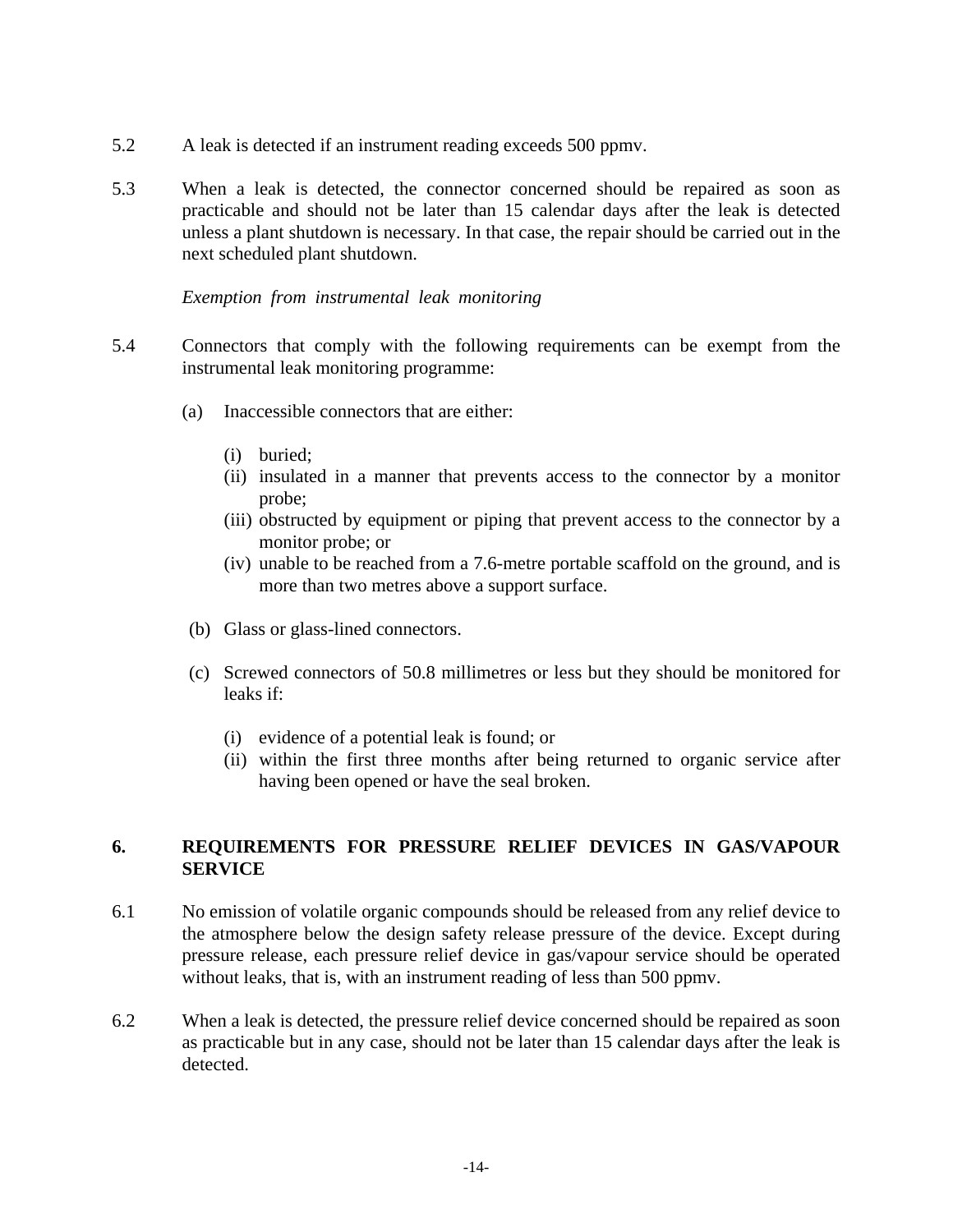6.3 After each pressure release, the pressure relief device concerned should be returned to the condition indicated by an instrument reading of less than 500 ppmv as soon as practicable and in any case, should not be later than 5 calendar days after the pressure release.

### **7. REQUIREMENTS FOR PUMPS, VALVES AND CONNECTORS IN HEAVY LIQUID SERVICE; AND PRESSURE RELIEF DEVICES IN LIQUID SERVICE**

- 7.1 Pumps, valves and connectors in heavy liquid service, and pressure relief devices in either heavy or light liquid service should be monitored for leak within 5 calendar days if evidence of a potential leak is found.
- 7.2 A leak is defined if the instrument reading exceeds:
	- (a) 1,000 ppmv for pumps; and
	- (b) 500 ppmv for valves, connectors and pressure relief devices.
- 7.3 When a leak is detected, the equipment concerned should be repaired as soon as practicable and should not be later than 15 calendar days after the leak is detected unless a plant shutdown is necessary. In that case, the repair should be carried out in the next scheduled plant shutdown.